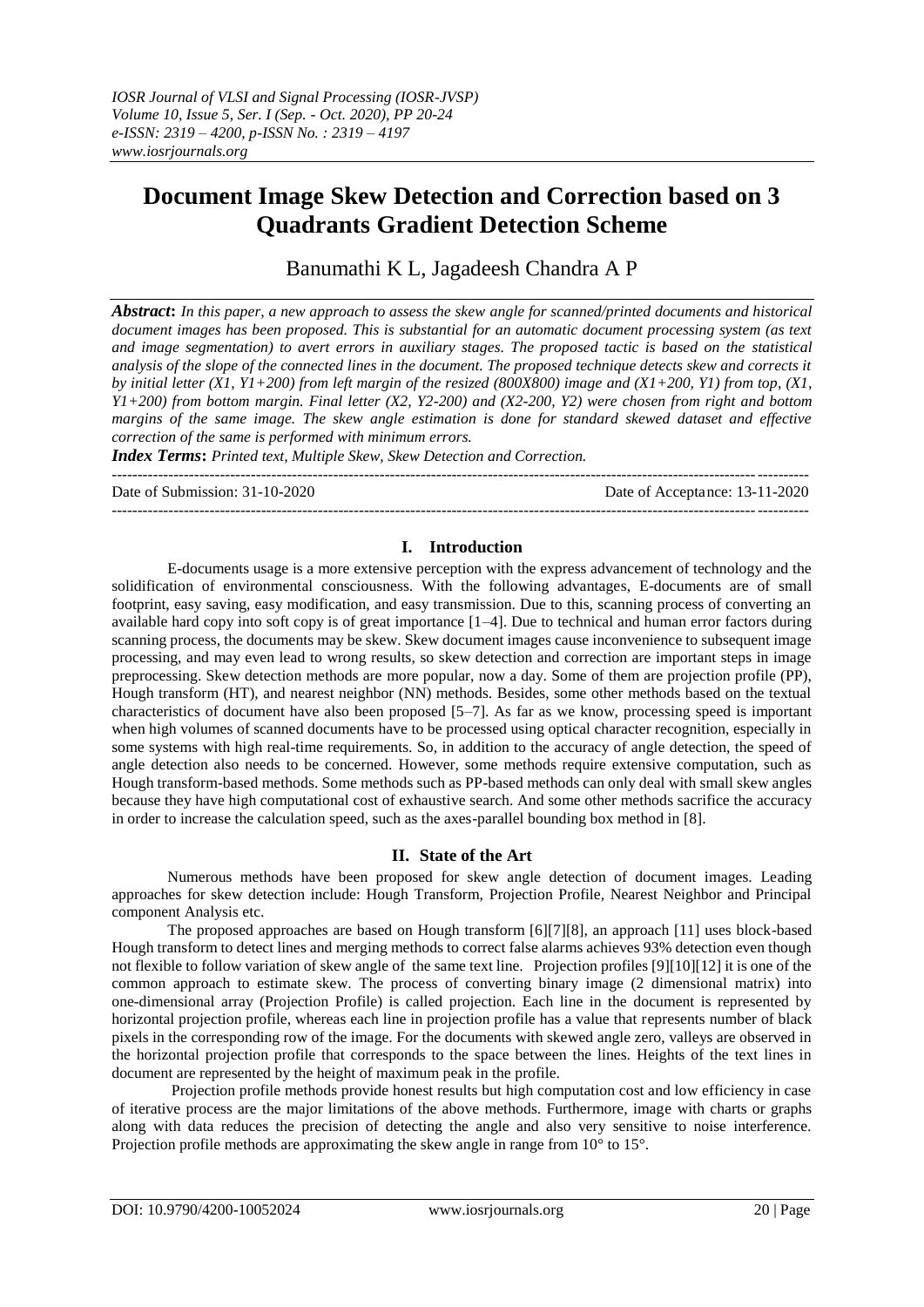Nearest Neighbor (NN) [13] method, the system finds connection between the adjacent components in the document discovers the histogram of the direction vectors for all nearest neighbors and then calculates the first nearest neighbor of each component. The histogram stores the centroid angles of nearest neighbor components. The main peak in the histogram represents skew angle of the document.

Fairly, nearest neighbor methods can be used to detect and correct skew angles of the document which contains diverse types of font size and scripts. This method is not proposed for the corrupted and historical documents.

From the literature survey we noticed that, most of the existing approaches are designed to estimate skew in printed documents and cannot be suggested for Historical Handwritten documents with noise interference. Figure 1 shows sample Handwritten Historical documents containing multiple skew. To the best of our knowledge there is no work found in the literature which can estimate skew of a Historical Kannada document containing multiple skews and correcting it. Hence in this work we have proposed new algorithm for skew detection and correction of historical handwritten document analysis and recognition.

## **III. Methodology**

(1)

Proposed algorithm comprises of two stages: Skew detection and correction. **Step1**: Input n X n RGB image is subjected to gray level conversion

Lightness = 
$$
\left(\frac{\max(R,G,B)+\min\{\Re G,G,B\}}{2}\right)
$$

$$
Averageing = \left(\frac{R + G + B}{3}\right) \tag{2}
$$

 $Luminosity = (0.21 R + 0.72 G + 0.07 B)(3)$ 

**Step2**: The gray converted image in the above three formats is compared with each other based on property in terms of size from which minimum likelihood is selected. It is then resized to a factor of 800 X 800 in order to perform segmentation with less overlaps.

**Step 3**: The resized image is subjected for skew detection by finding coordinates of the initial letter  $(x_1, y_1+150)$  of the line chosen to the final one  $(x_2, y_2-150)$ , horizontally.

**Step 4**: Resultant image is then subjected for skew detection by finding coordinates of the initial letter  $(x_1+150, y_1)$ of the line chosen to the final one  $(x_2-150,y_2)$ , vertically.

**Step 5:** After finding the coordinates, the orientation (slope) can be calculated by using the equation of the straight i.e.,

$$
(y2 - y1) = m * (x2 - x1)
$$
 (4)

The skew angle obtained by equation (1) will be in radians and it should be converted to degrees in order to rotate the input script to the desired angle.

$$
Skew (radians) = \tan^{-1} \frac{y^2 - y^1}{x^2 - x^1}
$$
 (5)  
\n
$$
Skew (degrees) = \frac{Skew (radians) * 180}{x^2 - x^1}
$$
 (6)

**Step 6:** To the required angle the script is rotated in order to correct the skew.

 $\pi$ 



**Fig.1** Skew detection in document image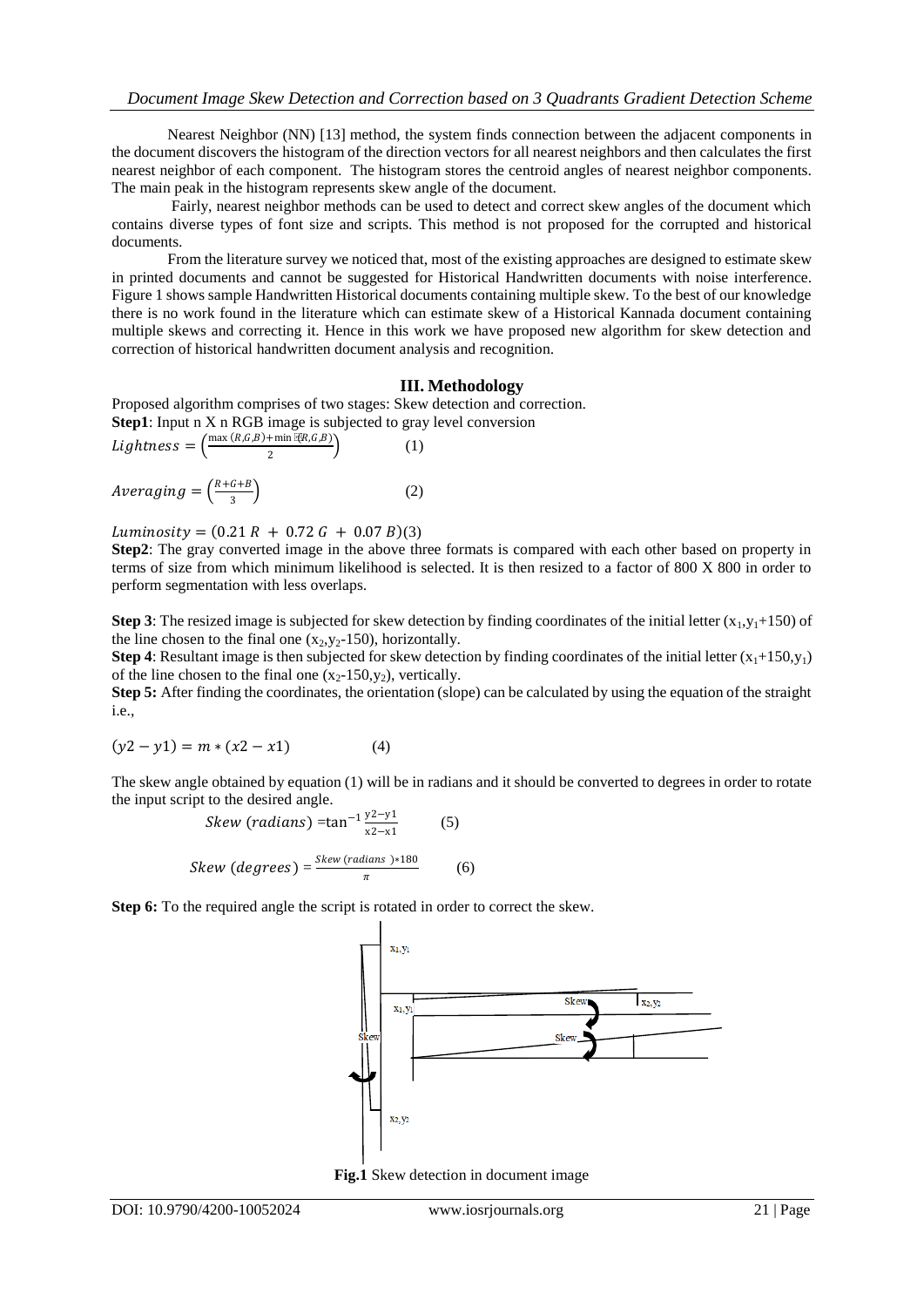

**Fig.2** Flow diagram of proposed scheme

# **PERFORMANCE ANALYSIS**

Matlab2016a is used for the exploration of the proposed system with Intel i5 processor. The skew detection analysis is made on the basis of Arithmetic Mean, Variance and Standard Deviation. Five standard images are considered from ICDAR, 13 Chinese data base.

*A)*Arithmetic Mean Skew:

Mean Skew 
$$
(X') = \frac{\sum_{i=1}^{n} X_i}{N}
$$
 (4)

Where,

 $X'$  - Mean Skew of all the documents, - Number of documents

*B)*Variance:

Variance  $(V) = \frac{\sum D^2}{N}$ N (5) Where,  $D$  - Deviation of an item relative to mean  $N$  - The number of observations *C)*Standard Deviation:

Standard Deviation (σ) = 
$$
\sqrt{\frac{\Sigma D^2}{N}}
$$
 (6)

Where,

 $D$  - Deviation of an item relative to mean

 $N$  - The number of observations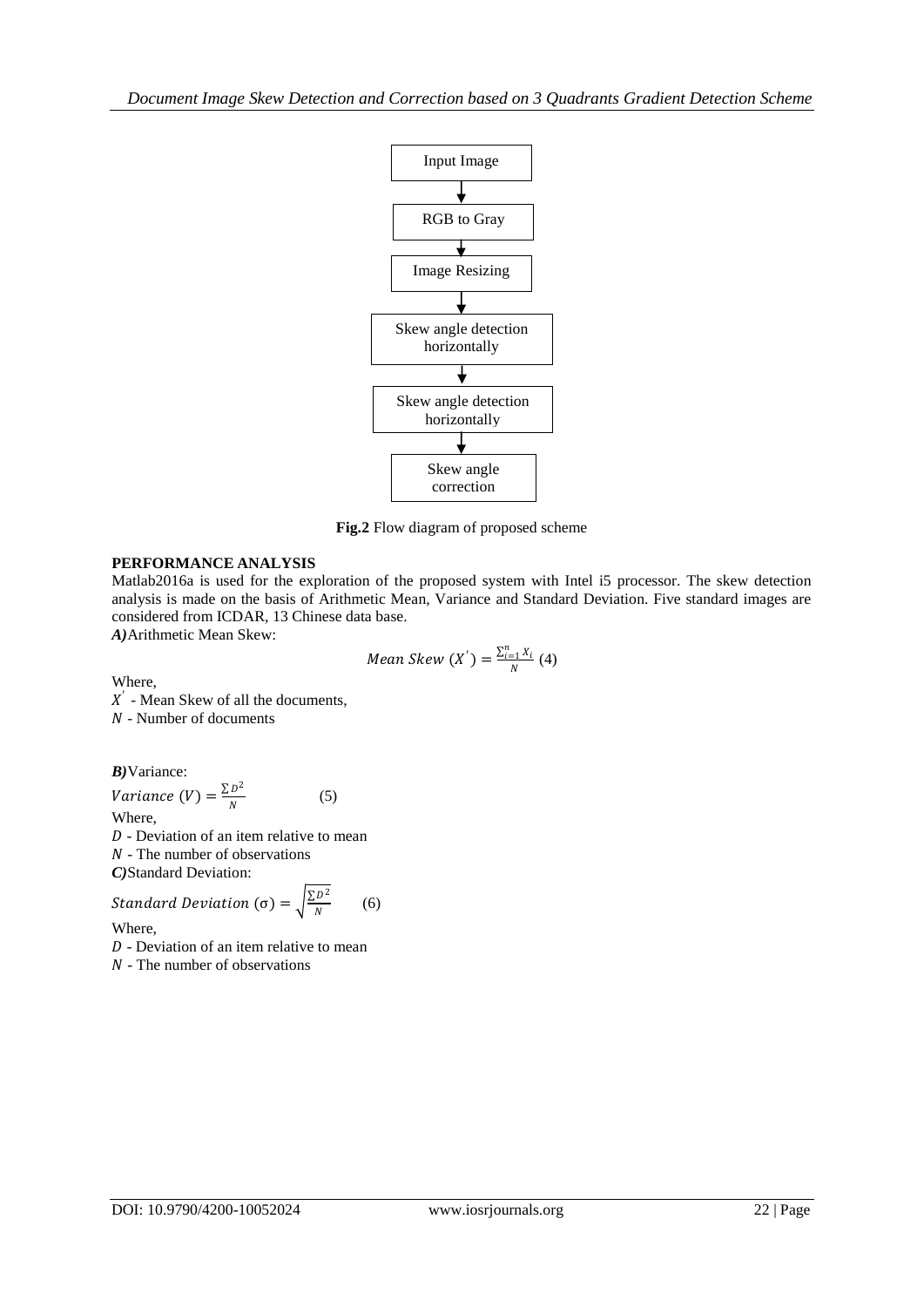| Image                     | <b>Actual Skew (Degrees)[9]</b> | <b>Skew calculated</b> | <b>Deviation to Actual</b><br><b>Skew</b> | <b>Deviation to Mean</b><br>(D) | <b>Square of Mean</b><br>$(D^2)$ |
|---------------------------|---------------------------------|------------------------|-------------------------------------------|---------------------------------|----------------------------------|
| IMG(002)                  | $-1.8000$                       | $-1.90$                | 0.1                                       | 0.21                            | 0.0441                           |
| MG(003)                   | $-1.8700$                       | $-2.00$                | 0.13                                      | 0.18                            | 0.034                            |
| IMG(008)                  | $-6.9000$                       | $-6.4$                 | 0.5                                       | 0.19                            | 0.0361                           |
| MG(005)                   | $-7.1100$                       | $-7.6$                 | 0.49                                      | 0.18                            | 0.0324                           |
| IMG(006)                  | $-7.6300$                       | $-7.75$                | 0.12                                      | 0.19                            | 0.0361                           |
|                           |                                 |                        |                                           |                                 |                                  |
| Variance                  |                                 |                        |                                           |                                 |                                  |
| <b>Standard Deviation</b> |                                 |                        |                                           |                                 | 0.19                             |

**TABLE I** Skew angles detected and corrected in degrees for printed document images

|  | TABLE II Statistical analysis of Skew detected angle for historical documents |
|--|-------------------------------------------------------------------------------|
|--|-------------------------------------------------------------------------------|

| Image            | <b>Skew calculated</b><br>(Degrees) by<br>proposed algorithm | <b>Deviation to</b><br>Mean $(D)$ | <b>Square of</b><br><b>Deviation</b> |
|------------------|--------------------------------------------------------------|-----------------------------------|--------------------------------------|
| Nemichandra      | $-2.5$                                                       | 0.4562                            | 0.2081                               |
| Chavundravya     | 1.4639                                                       | 0.5799                            | 0.3362                               |
| Kanakadasa       | $-1.78$                                                      | 0.2638                            | 0.0695                               |
| Ratnakaravarni   | 2.4752                                                       | 0.4314                            | 0.1861                               |
| <b>Mean Skew</b> | 2.0438                                                       |                                   |                                      |
|                  | 0.1999                                                       |                                   |                                      |
|                  | 0.4471                                                       |                                   |                                      |

.<br>దెంచవయ<del>మ్రి</del> చంస్పరదెంచావని తొడుదాబు భుడంచిన తియచ్చుతు మంగ్రన్ లి తరుభంత్రింతెరెతేవాదిద్దడ్రమ్మంఒడుని మిందు းသူဟု ေရသမၼရွာေကာင္းေနပါတီ အထားစားထား<br>ေသာေနာက္ျပား မွာေငြ ေလ့ေသာ ေရာင္မွာ ဆင္တာ .<br>ಒುದುಂಸುತ್ತ(ವಾದುನಿಧಾಗಡಿಂತುಕನೆಂದಿಂತುಕೆಂದುಡೆಂದು 4ಮಿ. ತಡಾ:ಸಪರಮವಾತ್ರಪುಕ್ತಪರಿಹಿಂತ ಸ್ಪರ್ಧಾತಿತಾ:ಪದಾಡಪರ<br>ಯ ಸಡಾಧಿಸಪ್ಪಮಾನಿಯಪರಿಸಮಾಪನ್ನಿರುಕ್ತಿ ಪ್ರಿಸಿಕುತ್ತದ್ದಾ ನಿ<br>ಪದಿಷ್ಠು ಪ್ರಸ್ತುವವುದು ಸಾಮಾಹುದ್ದಿರುಕ್ತಿ ಪ್ರಿಸಿಕುತ್ತದ್ದಾ ನಿ<br>|ಮಿಶೂಕ್ಷ್ಮಮಿ ನಿಭ್ರವವಾಸು ಮಿಂತಾವಾ ಸೂಡಿ ವರ್ಷವ್ರಕ್ಷದ್ರಾ ಸ အပြုပြင်ဆိုခဲ့ခြင်းမှုမှ မူးသုတ်ဆိုခဲ့သူမှုအမြစ်မှု အောင်များ အ ...<br>నవిడుకదానువినయందరరంబాబెరవాయనీయరంకండుల .<br>శ్రీ విగంపత్ల[బాహెగండు@శ్రీ@యంబెషధ్యం దొదెవ్రణ్ణ

#### a)Chavundravya

| A 70, 70 (280 860) 9, 30) 0 20, 760 (0 20 0 70 %) Prome                                                                                                                                                                        |
|--------------------------------------------------------------------------------------------------------------------------------------------------------------------------------------------------------------------------------|
| , de familient of the state of the state of the state of the state of the state of the state of the state of the state of the state of the state of the state of the state of the state of the state of the state of the state |
| 08 200 0 200 6 200 00 000 000 000 000 0000000                                                                                                                                                                                  |
| ลิ สุขันชัญมีชัด ศี 45 สี อิ ชิ 2 อา ลาย อิ จะวัชาบ่ จะปฏล ที่ชาค่าอา                                                                                                                                                          |
| the as an to go b a unto i good traser as the complete                                                                                                                                                                         |
| ซัตซีย DPP 3 ซี 6 ดูเป๋า ฮอม ประจำชีวิต เช่ อิสิต ซี e ซี เซล                                                                                                                                                                  |
| สัช ที่มีอูแลโอ แล่งสำหรับเรียง สูง เพื่อพอ ส่วนับสมอัลเด็กที่หลักเป็น                                                                                                                                                         |
| อีกระโช้ ที่ ต้อง ดูอ่าดู colo อีกง่างจะรู้อี ค่อ อีกที่ เชียงอัตริย์                                                                                                                                                          |
| ska goon a go a carou L o Los o Soco Lither                                                                                                                                                                                    |
| a grad a Federal de del de de de la de la de de de de la de de                                                                                                                                                                 |
| Acosoption ( law then direction at our doring                                                                                                                                                                                  |
|                                                                                                                                                                                                                                |
| on a 3 anno tanto o form dos un formationale el Geologie<br>Alectric distribution de de de de de porte de forme de primer                                                                                                      |
|                                                                                                                                                                                                                                |
| אישט איז פון פואיסוי יישוב אוישן פון אייאויגרפיקים ואים אויי חס אייטורין                                                                                                                                                       |
| g) BAL 143 to do the 2021 do out to 53 to 3 a do to the th                                                                                                                                                                     |
|                                                                                                                                                                                                                                |
|                                                                                                                                                                                                                                |
|                                                                                                                                                                                                                                |
|                                                                                                                                                                                                                                |

c)Kanakadasa

జ్జ్రీకంవామభువంద్రంకే శ్రీశోబ్ (శ్రద్ధత్ర వర్ణత్ర కర్ణ శరు (శ్ర శ్రీశ్రీ စ္ခု<br>စုကုဒ္မသမားငန္းေျခားအေလ့လုပ္တံကုန္ပြဲ ရွိသိုး မွာ ၃ဝသီဝယ္ ာ<br>သံစံဒွန်ရွှင့်ဂိုးပွုပ်၊ Gizi (အသံစံ ကသံသိ က ကဆင်းကြွင်း ာ<br>ဖြစ်အျပ်းစွဲနယ်ဖြစ်န်ဥသံစေနပ်ဆုံခြောဝ(ရွှင်ဆုံဗလာပါ -<br>ဆုဝဆံသံဆို (ဆြံခွာလ်(ရွိ*င်္လာသွ*န်းဝေး) သို့သည် သေဆိုင်ထိ သ၊ဒြုဘုံန်မာခံတိဓစ္ဆာစန်နဝ(များ) ရမ္ဘာ့အရမ္မာ၌ ကြိုး စားပုံတာဆုံဝတုံစေး သရာစုဝေ အခြား ခြင်း သွားတွင် မြေ ส ผู้อย่าต่างเลื้อผู้รู้ ได้ผู้งะเจ้าอยู่องค (มุรัญ วิเวิลออส

#### b)Nemichandra

 $\mathcal{R}_{2}$  , a company of pairs or the regulation to some or the properties of the company of the company of the company of the company of the company of the company of the company of the company of the company of the com

d)Ratnakaravarni

**Fig.7** Skewed images from Historical database

### **IV. CONCLUSION**

This paper reveals a new method for assessment of slant/skew in printed/scanned document images. Proposed algorithm detects and corrects skew with precision less than a degree with great accuracy. It is found that the proposed algorithm gives more efficiency compared to the existing ones. The skew angle is measured by leaving 150 pixels form three sides of an image reduces the chance of considering any noise contents as context in the image. From this more accuracy is achieved for a set of standard test images as well as data set of Devanagari script. The proposed algorithm detects and corrects positive and negative skews in both clockwise and anticlockwise directions.